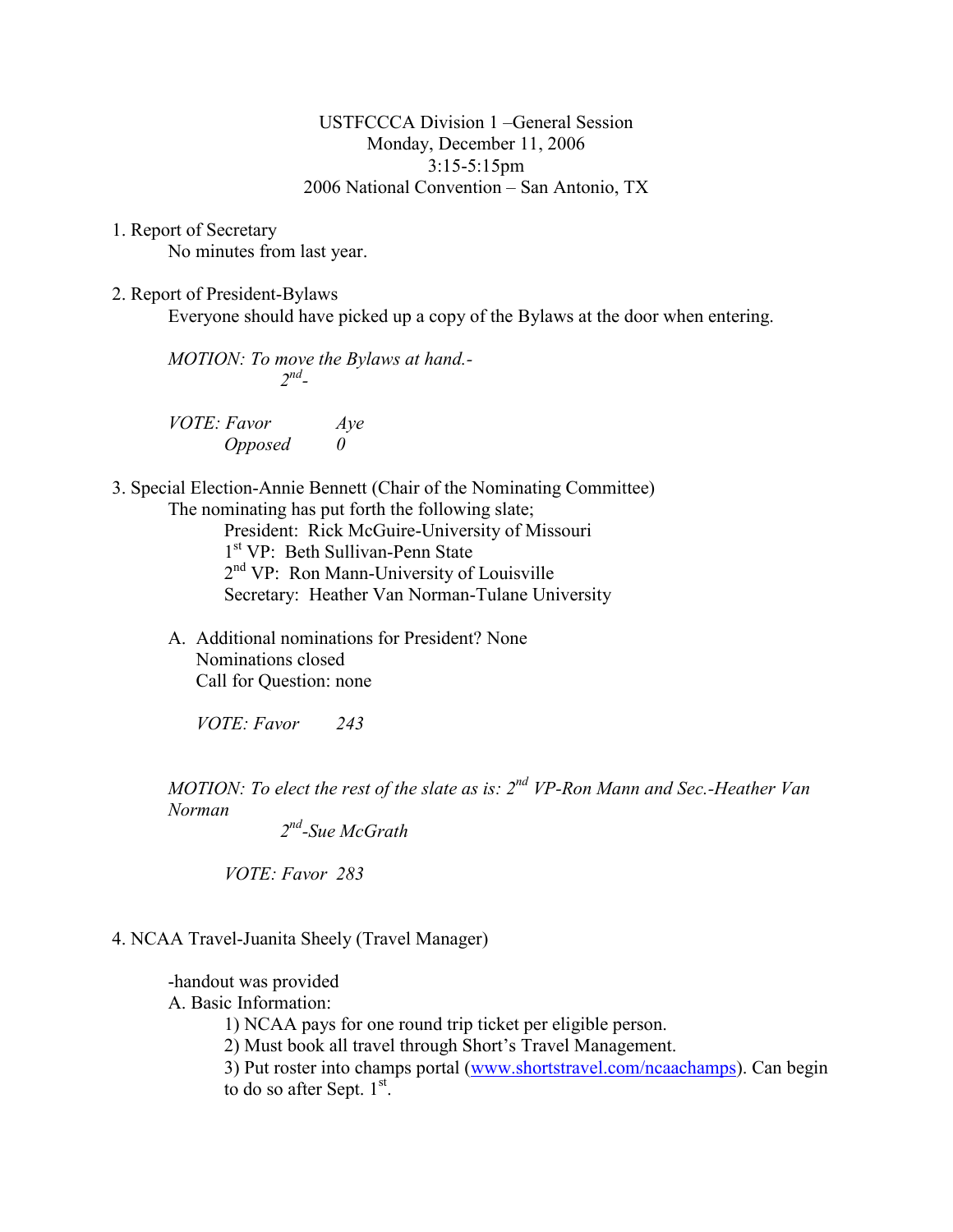- B. New Policies
	- 1) Per diem is no longer calculated based on each student-athletes actual competition days.
	- 2) Eligibility to fly increases to 350 from 300 miles
	- 3) 2007 Indoor Championships-reimburse per diem only
	- 4) 2007 Outdoor championships-reimburse per diem and travel
	- 5) 2008 Indoor and Outdoor Championships-reimburse per diem and travel
- 5. POD-Bob Podkaminer

Rule changes for 2007-refer to your 2007 NCAA Championship book

- A. Facility
	- 1) Runways may be marked with permanent distance measurements.
	- 2) Purpose and design of Hammer and Discus cages are clarified. -focus on safety, not dimensions.
		- -sample hammer and discus cage diagrams are provided.
- B. Administrative
	- 1) Failure to Participate vs. Honest Effort -eliminates the determination of honest effort -unsportsmanlike conduct is not affected, still in play.
	- 2) Protest and Appeal
		- -official video provision
		- -immediate protest by competition
		- -notification of those affected
	- 3) Uniform violation enforcement clarified
	- 4) Alternate scoring for 4 or fewer teams
- C. Track Events
	- 1) Alleys approved for 800m
	- 2) Flexibility
- D. Field Events
	- 1) Size and number of runways markers clarified
	- 2) Six trials for small fields
	- 3) Advancement to final by performance only
	- 4) Warm up between flights has changed
	- 5) LJ and TJ may enter pit after a fair ruling
	- 6) Vertical jump off heights are same as IAAF
	- 7) Hammer trial may be interrupted after implement ????
	- 8) Non-adhesive may substitute for the glove
- E. Removal of Combined Events
	- 1) Printed in the Rules Book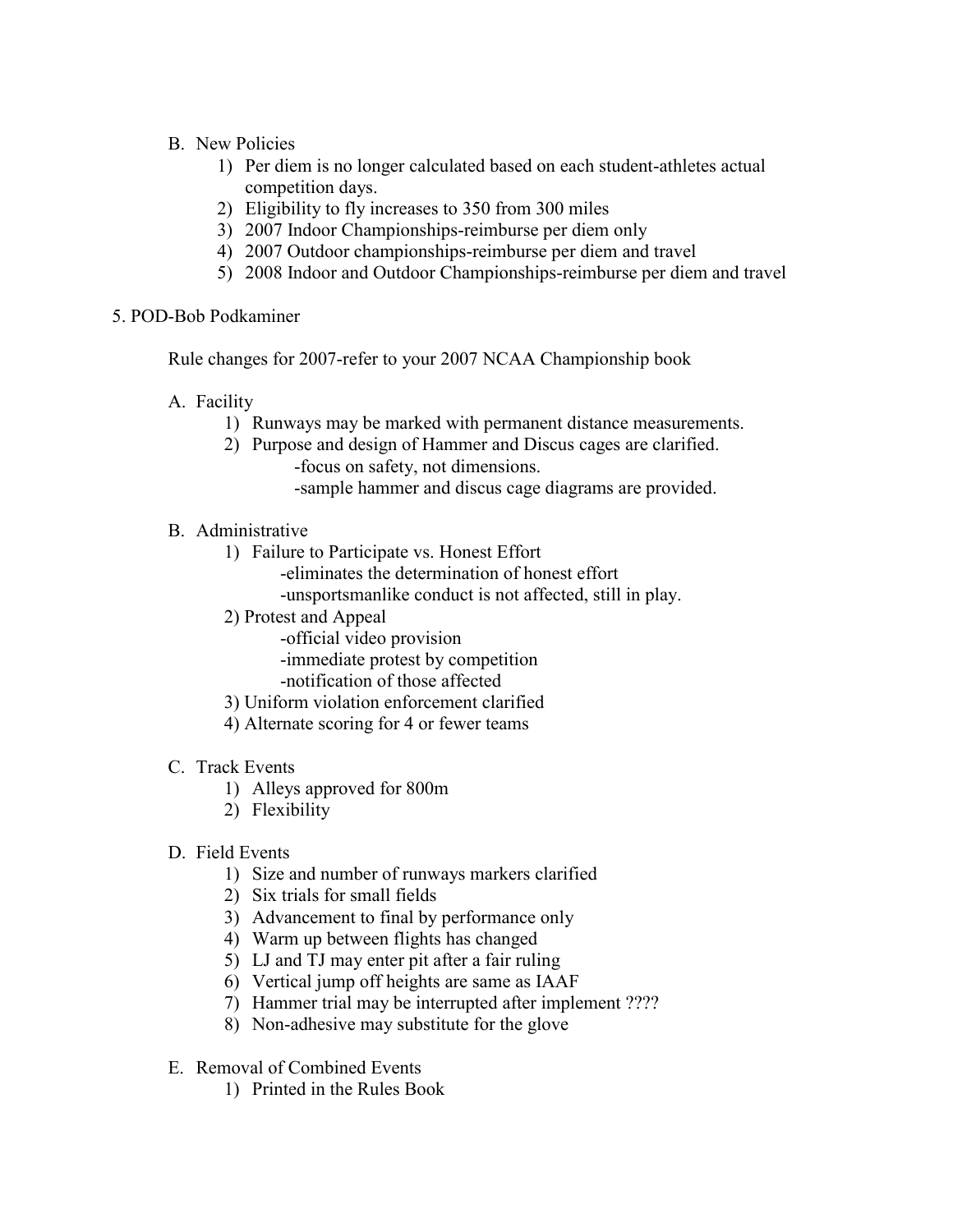- 2) Charts available at [www.ncaa.org](http://www.ncaa.org/)
- F. Rules Change Submissions
	- 1) Rules are changed because someone wants to change
	- 2) Rule change proposal deadline by May  $1<sup>st</sup>$ .

## 6. Regional Realignment

-We are no longer "if' but "how'

-In November 2006, a letter was sent out to encourage Regional Realignment ideas. Since then four (4) proposals were submitted.

Proposal #1-Larger fields in Region vs. another

Proposal #2- Get a percentage of qualifiers and therefore a percentage of At-Large bids

Proposal #3-Every Regional gets 20% of qualifiers; rest is filled with field from descending order list

Proposal #4- continue to move to the East until all number of participants are equal

## Ad Hoc Committee

The NCAA Division 1 Track and Field committee and the Coaches Association have worked together to understand and develop models that would lead to an acceptable plan. The committee met in Terre Haute, IN at the NCAA Division 1 Cross country championships weekend. The committee included:

Rich Ceronie- Miami University Bubba Thorton-University of Texas Mike Maynard- Boise State Edrick Floreal-Stanford University Annie Bennett-Wake Forest Jack Warner-Purdue University Rick McGuire-Univ. Of Missouri Mark Bockelman-NCAA Asst. Director of Championships Sam Seemes-Coaches Association CEO

Cornerstone Criteria:

- 1) Competitive fairness/balance
- 2) Number of participants
- 3) Conduct of the Meet (field size, number of heat, flight rounds)
- 4) Gender considerations

Proposals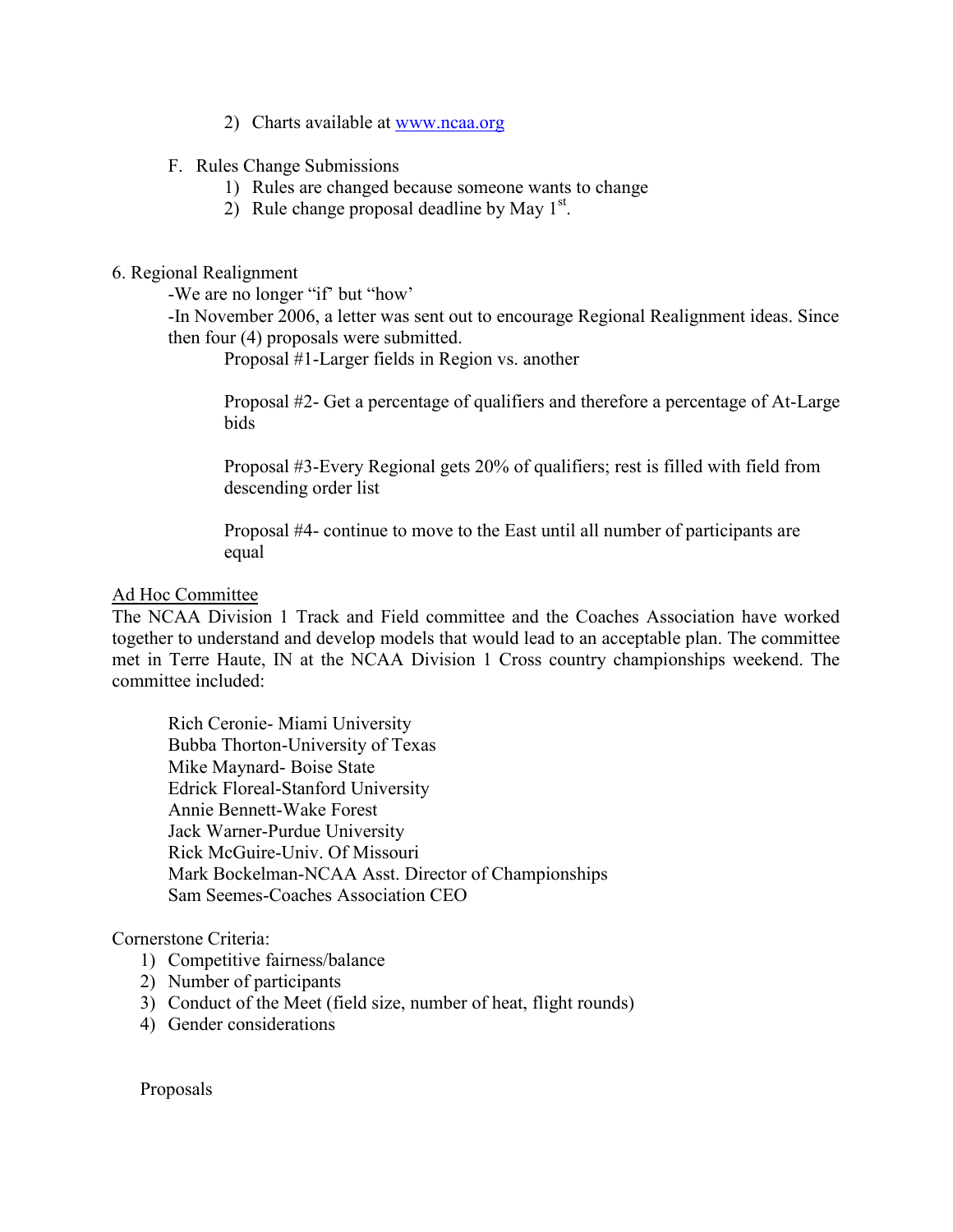#### 1. Plan 1-Realignment of 4 Exiting Regions

Plan was developed by moving each of the western borders towards the East. Please see attachment.

#### 2. Plan 2-Three Region Alignment-2 Models

#### A) Model One:

 This model consists of an East, Central, and West Region. While using the total number of participants from 2006, you would see: East-1073, Central-988, and West 1004. Note that the East Region has more non-qualifying participants due to more conference champions.

#### B) Model Two:

 This model consists of an East, Central, and West Region. While using the total number of participants from 2006, you would see: East-1080, Central-1035, and West 1050. The model divides Texas by Interstate-35 and moves Kansas, Nebraska, North Dakota, South Dakota, and West Virginia to the West Region.

#### Discussion:

#### -Chris Grimes- University of Nebraska

Do not want to change the regional meet. Why do we qualify kids? To crown a National Champion. The kids that deserve to be there are there. Concerned about leaving a good region.

#### - Ron Boyce-Missouri State

Have you considered standards for the conference champs? What are the numbers?

| 2006      | Women Men |     |
|-----------|-----------|-----|
| East:     | 227.75    | 202 |
| Mid-East: | 220       | 246 |
| Mid-West: | 195       | 168 |
| West:     | 172       | 182 |
| 2005      | Women Men |     |
| East:     | 216       |     |
| Mid-East: | 175       | 244 |
| Mid-West: | 184       | 165 |
| West:     | 214       | 196 |
| 2004      | Women Men |     |
| East:     | 208       | 228 |
| Mid-East: | 168       | 279 |
| Mid-West: | 168       | 236 |
| West:     | 215       | 144 |
|           |           |     |

#### -Kelly Cox-James Madison

HJ- one hour warm up in the East, but less for other regions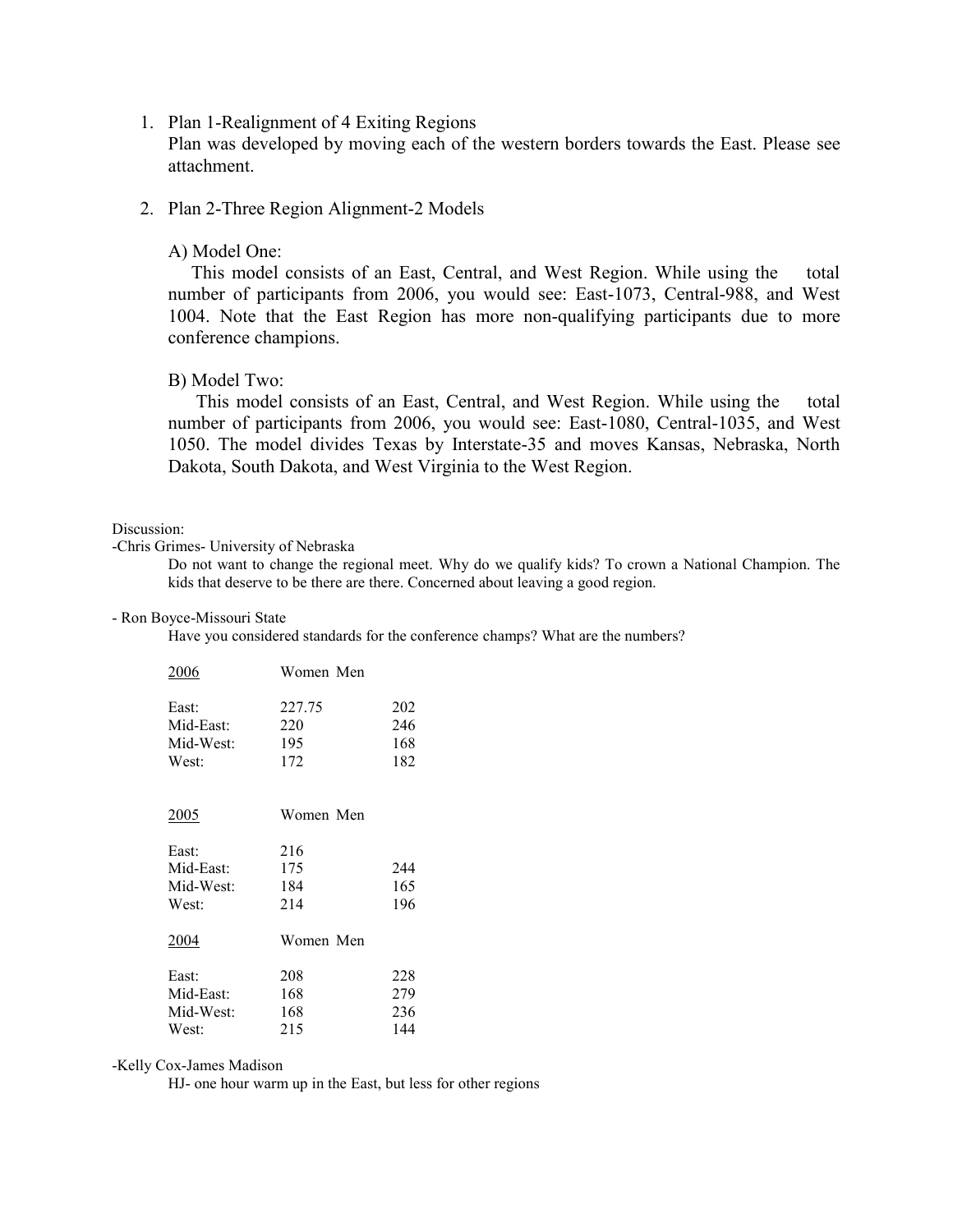-Craig Poole-BYU

Head to head competition was one main concern. Equalization of the number of participates. Make the meet manageable

-Doug Pallion –BYU

Consider qualifying differently

- Gary Wilson-University of Minnesota

If we go to three regions, can we change the number of days of competition?

#### -Patrick- BYU

Go five regions with 28 participants from each region. Take a few At-Large bids

-Pres. Rick McGuire-University of Missouri

It is up to the body if there wants to be a change. Few Regions=more balance. More Regions=less balance

#### -Joe Walker-University of Mississippi

Have we been in this long enough? We worry about the 24, 25,26,27,28 place and not enough about the elite athlete. Regular season should have some meaning

#### -Harlis Meaders- Florida State University

Conference champs without a mark go thru a qualifying regional meet.

-Teams will be moving to Division 1- Cal-Davis, N. Dakota, S. Dakota. This will change numbers

#### -Bob Fraley- Fresno State

Baseball didn't grow because they control everything. Soccer expanded. We can expand.

## Adjourn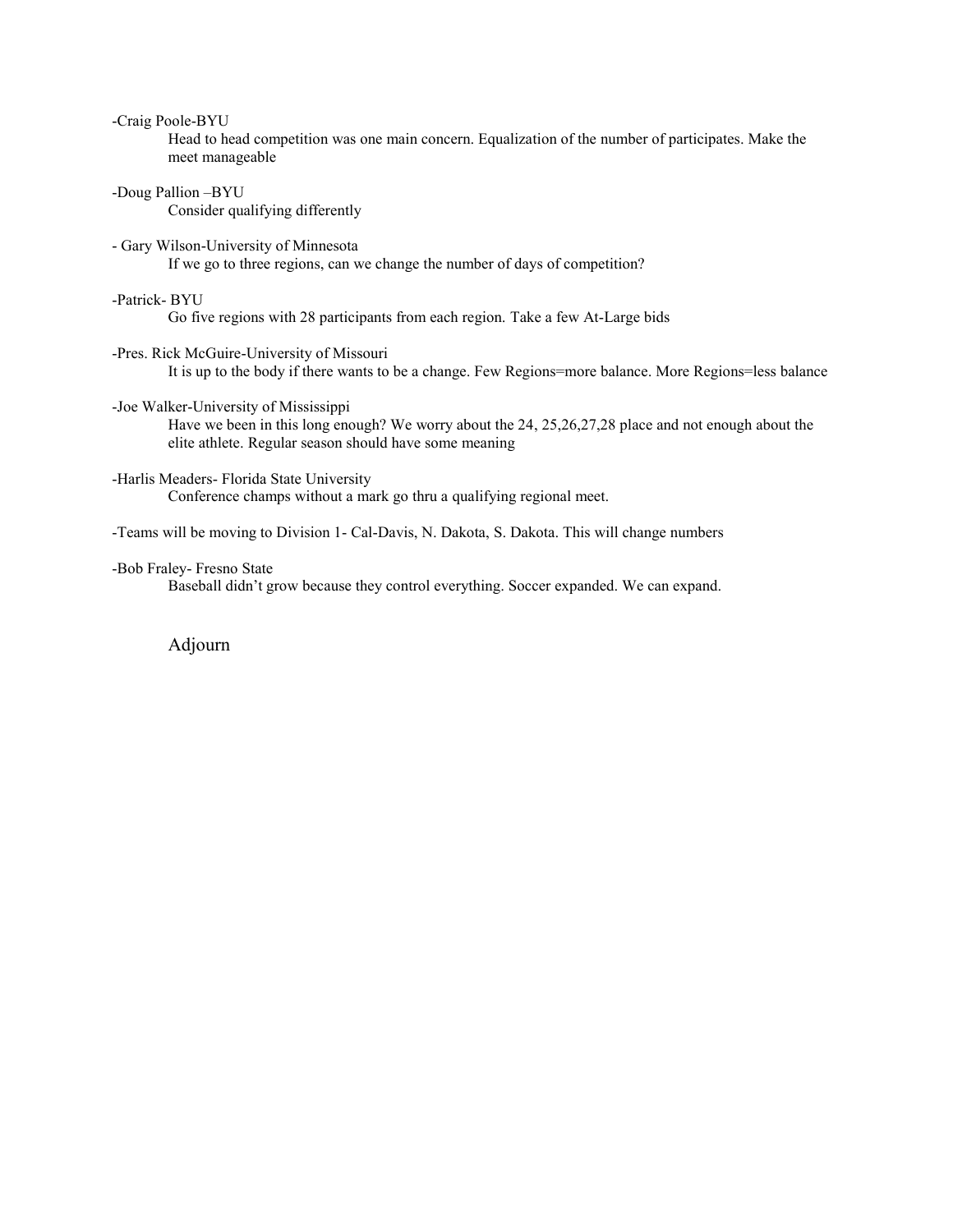## USTFCCCA Division 1 –General Session Monday, December 12, 2006 8:00am

## 2006 National Convention – San Antonio, TX

## 1. Paralympics-Troy Engle

Help to develop the program. There are 160 different events in the Paralympics. Help by coaching the athletes. Many have been mainstreamed into schools so coach them.

## 2. CBS TV-Craig Silver

We were shown a video of 2005 and 2006. It had been 24 years since the NCAA meet was televised live.

A. Why is TV important?

1) We are in a world of "live." The 2006 live televised meet rated 1 t0 1, share 3=1.5 million people watched.

2) Sells the sport

## B. How do we "push the envelope?"

1) Exposure. There are many more avenues but we can reach them. Regionals need to be televised. CSTV is willing to take the fee with the scoreboard and use maybe one announcer. Worth taking a chance and risk. 2) Sell the sport- the positives

- C. What makes the NCAA meet so interesting? TEAM
- D. Difficulty to make changes 1) Begin the meet at 10am
- E. Take many things into account. Wants ALL kids to be involved
- F. Championships should go to a "Team Championship"

#### Discussion:

-Kris Grimes- University of Nebraska Field event coverage? Answer: It is tough to cover because takes a long time and doesn't provide immediate winners

-Kim McGreevy- University of Connecticut Cross country coverage? Answer: Unfortunately very expense. It will be a challenge but there is talk about it.

-Steve Flynn- Iowa State University Can we get another announcer? Answer: not now.

## 2. NCAA Review-Mark Bockelman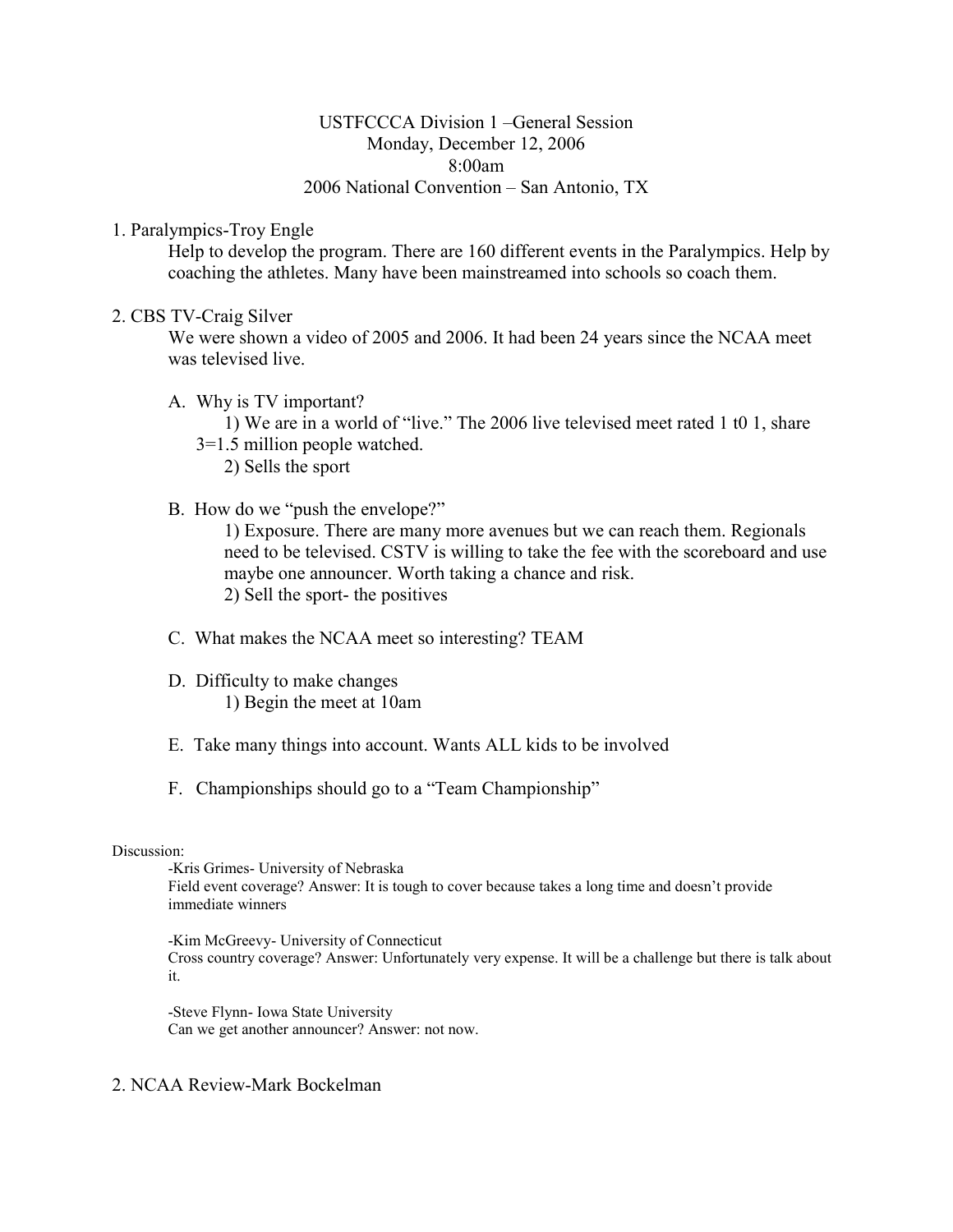The NCAA Track and Field Committee consists of 12 people from this body. Members: Edrick Foreal, Mike Maynard, John Weaver, Forest Temple (AD @ Yale), Craige Poole, DeTrease Harrison (Asst

A. Annual Report- handout provided

1) 2007-08 NCAA Regionals-the East Region still has to be named.

2) 2008-09 Cross Country NCAA Championship site-still need bids for a site.

3) 2009 NCAA Regionals-deadline is June  $7<sup>th</sup>$  for bids.

4) Call POD if you any problems- April  $1<sup>st</sup>$  will be the first descending order list for outdoor.

5) Online Declaration process

6) Information for Last chance meets are available online.

7) Per diem is reimbursed for the NCAA Indoor Championships.

8) Single event marks must be made at the event site that meets qualifying requirements in the NCAA handbook.

- 9) Last Chance Meets- there are limited number of last chance meets.
- 3. Division 1 Athletes Hall of Fame- Beth Sullivan and Curtis Frye Responded favorably from the Board of Directors to have a Hall of Fame. If you are interested, then please forward your contact information onto *Beth Sullivan (Penn State) or Curtis Frye (University of South Carolina)*
- 4. Project "Coaches Count"-Ron Mann (University of Louisville)

For coaches whom are in the early stages of their coaching career, by the time they are older they want the salary to be bigger. This project is designed to find way to *Ron Mann (University of Louisville)*

5. Coaches Poll-Glenn Terry

Searching for passionate SIDs to work on a Regional Poll. They will then get the Poll into the hands of the local and national media. If you are interested or know of SIDs that can assist, then please forward your contact information onto *Glenn Terry- Radford University*

6. Recruiting Calendar-Pat Henry

We voted on the Recruiting Calendar at the 2005 convention, it was *APPROVED* by the body. The Calendar was then forwarded onto the Management Counsel. Te Management Counsel would like us to make two adjustments.

1. Quiet Periods. We had a Quiet Period from August 1-11<sup>th</sup>. *Change: August 1st is beginning contact and Evaluation Period.*

2. Dead Periods.

*A) Change: NCAA Championships- 1 day Cross Country, 2 days Indoor, 4 days Outdoor*

*B) Convention-3 days (flexible)*

Discussion: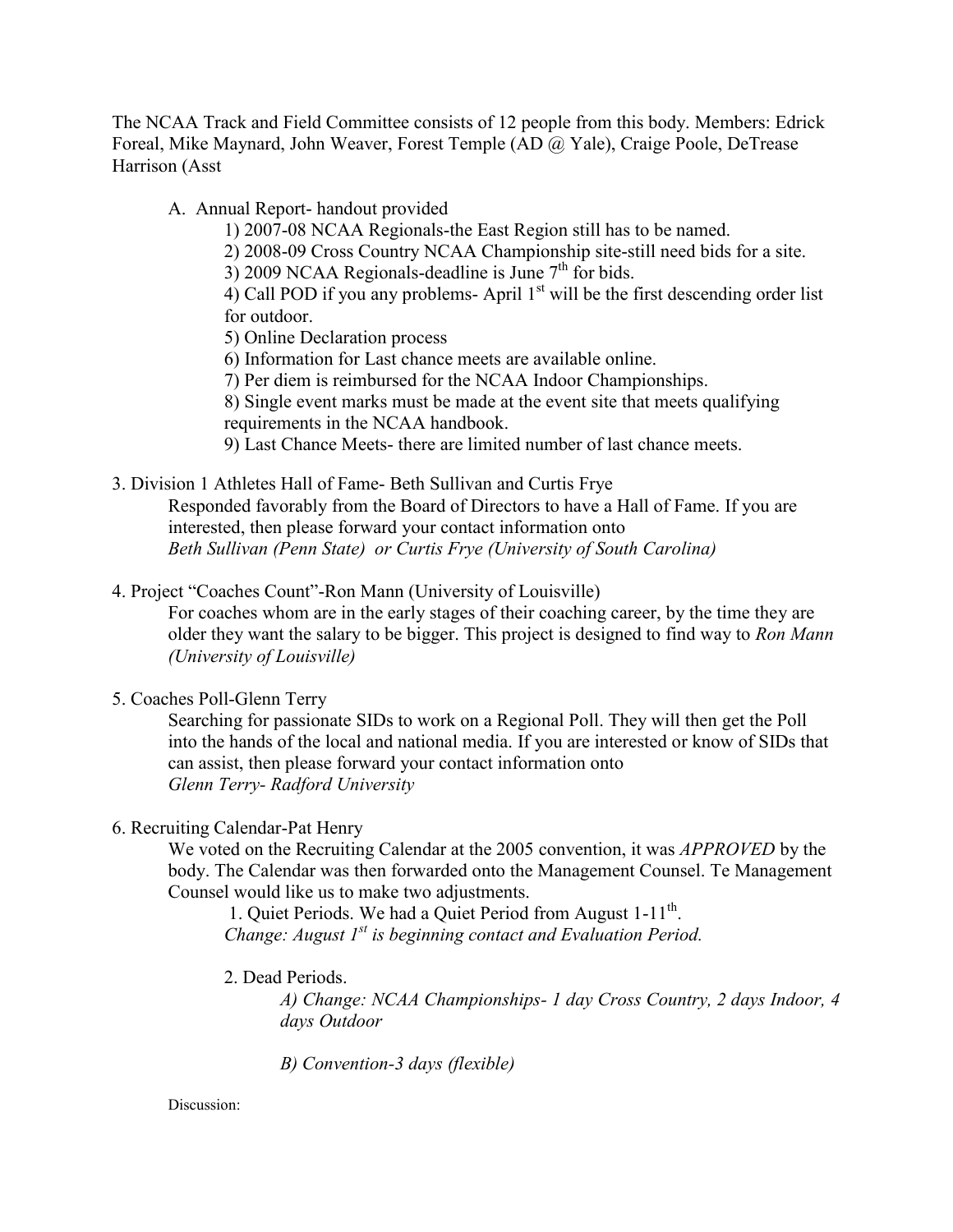-Expressed a need for an early signing date-Curtis Frye

*PROPOSAL: Reestablish the early signing period in November. The February signing date will remain as is.*

*2 nd -Glenn Terry*

We will vote on whether to vote on the proposal tomorrow (during the regular "voting" session"

VOTE: FOR 76 OPPOSED 71 ABSTAIN 3

Call to Question:

-What is July? A: In July, you can sign until the 1<sup>st</sup> Wednesday in July. Afterwards, kids can get financial aid but not a NLI. In July, you can still contact. On August  $1<sup>st</sup>$ , you can recruit the upcoming seniors.

-A request for clarification of definitions: Quiet Period and Contact Period. A: Definitions were read aloud and will be provided on the overhead screen at tomorrow voting session.

#### 7. Liability- Shelby Sharpe

Will give presentation at tomorrow's meeting.

8. Regional Realignment

Discussion for Additional Proposals:

PROPASAL: to get balance and numbers, keep the four regions. The Ad Hoc committee's Four Region plan is good BUT look into moving a few schools. Take the East region- move Penn to the Mid-East. Wisconsin moves to the Mid-West.-Curtis Frye (Univ. of South Carolina)

 $2<sup>nd</sup>$ -

Curtis withdraws his proposal.

-Nebraska moves to the West- Kris ( Univ. of Nebraska)

- Nebraska moves to the West, Illinois to the Mid-East-Craige Poole (BYU)

ALL proposals will be brought forth tomorrow so everyone can see them. There are options from NO Change to change.

MOTION: Adjourn the meeting.  $2<sup>nd</sup>$ -AYE

> USTFCCCA Division 1 –General Session Wednesday, December 13, 2006 12:45-2:15pm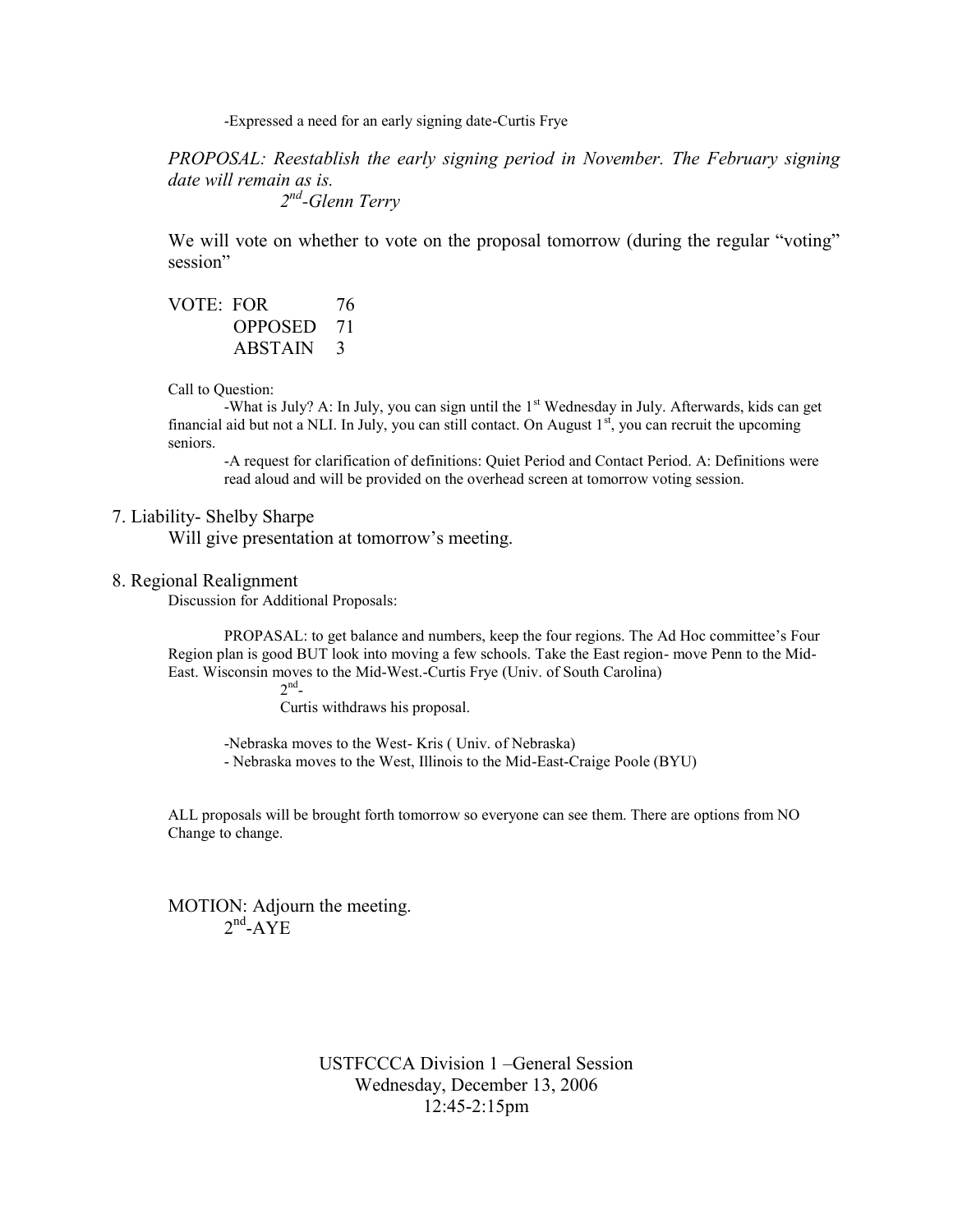2006 National Convention – San Antonio, TX

1. Presentation of Legal Issues in Conducting Track Meets- Shelby Sharpe

Mr. Sharpe is an attorney who specializes in insurance defense. He has been officiating track and field meets since 1963. In addition, Mr. Sharpe is general counsel for the USTFCCCA.

A. Producing safer Track and Field Meets

- 1) Check entire field of competition (including all event areas)
- 2) Make a papertrail
- 3) Check adjacent competition areas

-determine whether competition areas overlap where an implement has the ability to reach one competition area into another competition area.

4) Sufficient Personnel

-a failure to have sufficient number of qualified people to protect all involved in the competition from injury will create liability. Marshalls primary responsibility is protection (from flying objects, start and finish line collisions, approach to the pits, etc)

2. NACACTFCA-Victor Lopez

Victor Lopez –President [Victorlp@aol.com](mailto:Victorlp@aol.com) Richie Mercado-Secretary [rmercado@sjs.org](mailto:rmercado@sjs.org)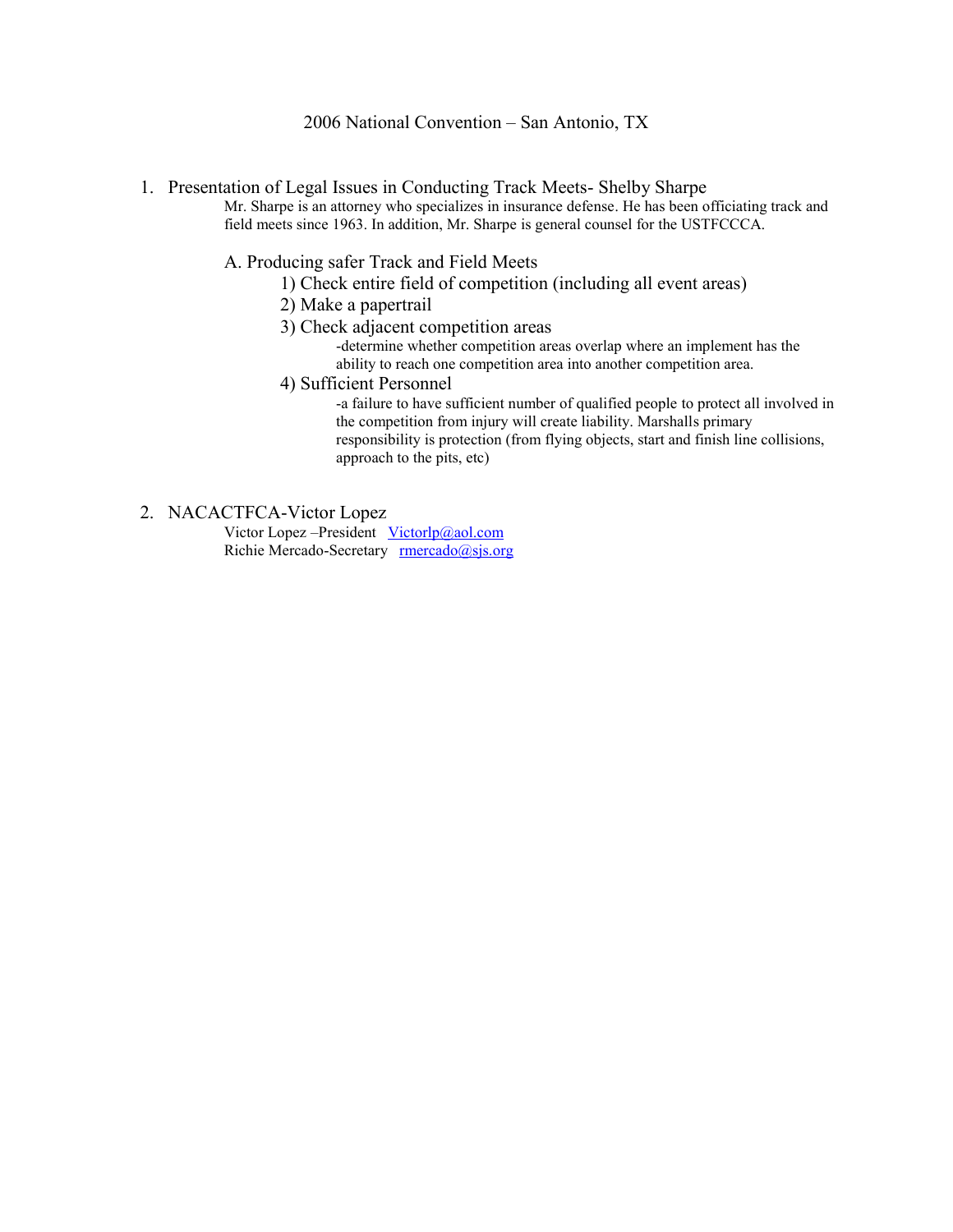## USTFCCCA Division 1 –Voting Session Wednesday, December 13, 2006 4:15pm 2006 National Convention – San Antonio, TX

## A. Opening statements

- 1. Craig Poole(BYU) will withdraw his proposal due to inaccuracy. He did not include all schools in Illinois
- 2. Rick Watson- withdraw proposal
- B. Regional Realignment Voting

## **1. Ad Hoc 4 Region Alignment For 180 Against 23**

2. Ad Hoc 3 Region Model #1 For 15

| Against | 211 |
|---------|-----|
|         |     |

3. Ad Hoc 3 Region Model #2 For 9

| Against | 203 |
|---------|-----|
|         |     |

- 4. A "Percentage" Plan (Lou Duesing) For 49 Against 171
- 5." No Change" –Keep Current Plan For 54 Against 159

# **6. Revisit: Ad Hoc 4 Region Alignment- Show of Strength For 209**

- **Against 18**
- **B. Recruiting Calendar**

| For            | 209 |
|----------------|-----|
| <b>Against</b> | 14  |